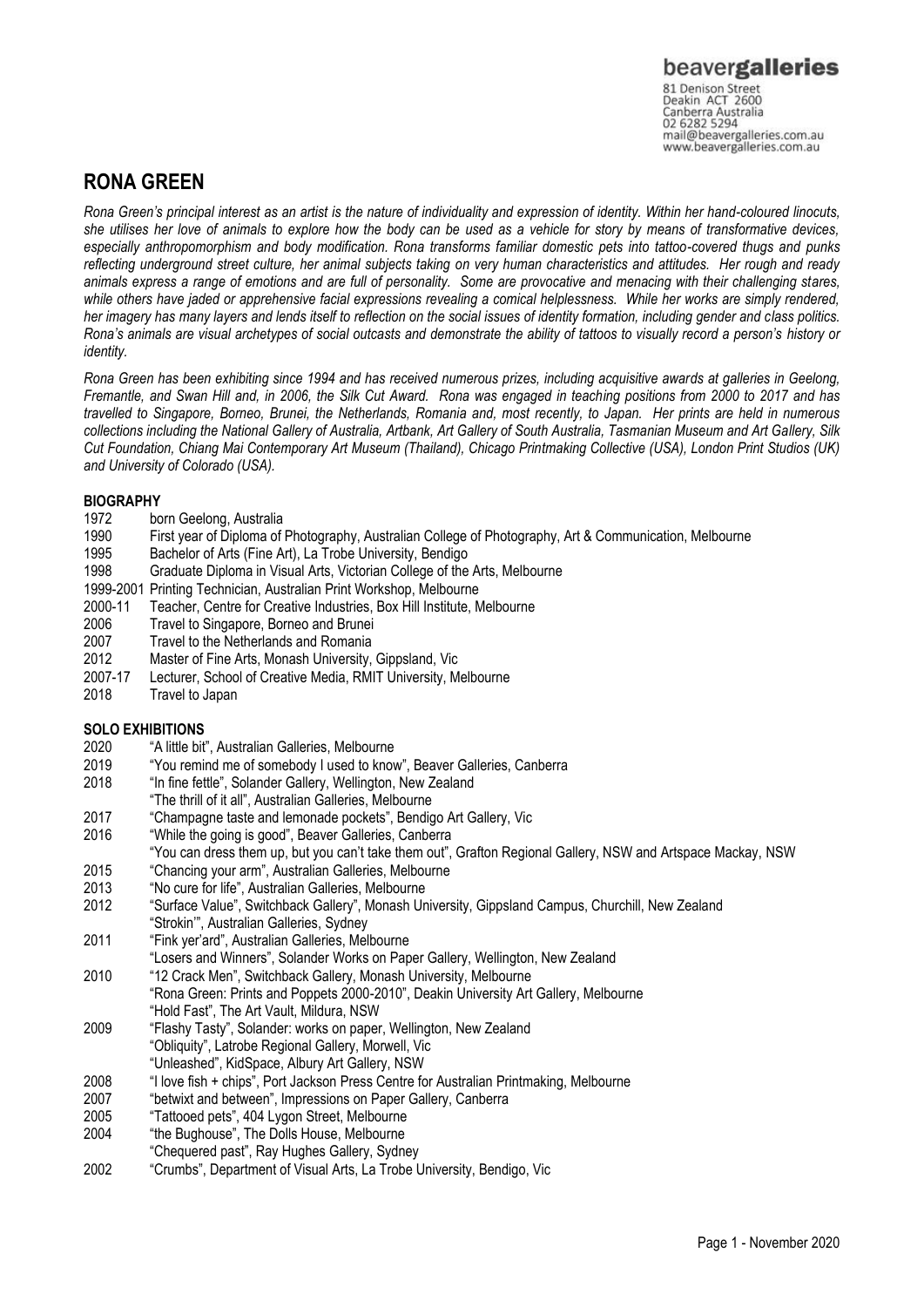81 Denison Street<br>Deakin ACT 2600 Canberra Australia mail@beavergalleries.com.au www.beavergalleries.com.au

- 2001 "eye saw", Warrnambool Art Gallery, Warrnambool, Vic<br>2000 "Works on paper", Bulle Galleries, Melbourne 2000 "Works on paper", Bulle Galleries, Melbourne "Recent lithographs and relief prints", Australian Print Workshop Access Studio, Melbourne **SELECTED GROUP EXHIBITIONS**<br>2020 "Small works 2020", Bea 2020 "Small works 2020", Beaver Galleries, Canberra 2019 "Dark Horse: Wild Beasts and Curious Creatures", Art Gallery of Ballarat, Vic "Face Up", Charles Sturt University, Orange, NSW "Amongst Us", The Art Vault, Mildura, Vic "IMPRINT: A survey of the Print Council of Australia", Parliament House, Canberra, ACT "Bimblebox 153 Birds", Gladstone Regional Art Gallery and Museum, Qld & Webb Gallery, Griffith University, Brisbane "Splendacious", neospace, Melbourne "Return Flight MEL>HKG", Dark Horse Experiment, Melbourne & Floating Projects, Kowloon, Hong Kong Burnie Print Prize, Burnie Regional Art Gallery, Burnie, Tas 2018 "Summer Selection", Australian Galleries, Melbourne & Sydney "Summer Salon", Collins Place Gallery, Melbourne "Animalia – 25th Annual Mayoral Art Exhibition", Maroondah Federation Estate Gallery, Melbourne Australian Print Triennial Print Award, The Art Vault, Mildura, VIC Hornsby Art Prize, Wallarobba Arts and Cultural Centre, Hornsby, NSW "The portrait and the selfie", Swan Hill Regional Gallery, Swan Hill, VIC "Collection: The Last Decade", Grafton Regional Gallery, Grafton, NSW "My Monster: The Human Animal Hybrid", RMIT Gallery, Melbourne The Hutchins Australian Contemporary Art Prize, Brooke Street Pier, Hobart, TAS "Habitat", West Gallery Thebarton, Adelaide "Women in the Whitehorse Art Collection", Whitehorse Artspace, Melbourne "Eventide", New England Regional Art Museum, Armidale, NSW "Through a glass", darkly, Collins Place Gallery, Melbourne "Bimblebox 153 Birds", Mary Cairncross Rainforest Discovery Centre, Maleny, QLD 2017 "Small works 2017", Beaver Galleries, Canberra "Imaginings", neospace, Melbourne "Romancing the Skull", Art Gallery of Ballarat, Vic "Seven Victorian Printmakers", West Gallery Thebarton, Adelaide "Passage: Southern Hemisphere International Printmaking Exhibition", Gallery Wul, Goyang Aram Nuri Arts Centre, Seoul, Korea "Relief prints", Queenscliff Gallery and Workshop, Vic "9 x 5 NOW", Margaret Lawrence Gallery, Victorian College of the Arts, Southbank "Two Cities in Print: Artists Navigate Portland and Melbourne", Portland Bay Press, Vic "Menagerie", Hill Smith Gallery, Adelaide 2016 "Panopoly", Metropolis Gallery, Geelong, Vic "Tracing the line", Blue Mountains Cultural Centre, Katoomba, NSW "Bimblebox 153 birds", Gympie Regional Gallery, Qld "Two cities in Print: Artists Navigate Warrnambool and Melbourne", Warrnambool Art Gallery, Vic "Passage: Southern Hemisphere International Printmaking Exhibition", The Jincheon Print Museum, Jincheon, Korea "Life: limited edition etching, lithographs and linocuts", Australian Galleries, Melbourne "Swan Hill Print and Drawing Acquisitive Awards", Swan Hill Regional Art Gallery, Vic "Eventide", Mornington Peninsula Regional Gallery, Vic "Animal Instinct", Metropolis Gallery, Geelong, Vic "priNT@CDU: printmakers perspective", Charles Darwin University Art Gallery, Darwin "The Big Show", Solander Gallery, Wellington, New Zealand "Conjuring, Alchemy and Allure", Australian Galleries, Melbourne "Limited Edition", Burnie Regional Art Gallery, Burnie and 146 Artspace, Hobart "Summer Salon Show", Metropolis Gallery, Geelong, Vic CSU Art Collection 2006-2016: A Decade of Printmaking", Griffith Regional Art Gallery, NSW 2015 "Beautiful Birds", Grafton Regional Gallery, Grafton, NSW Geelong Acquisitive Print Awards, Geelong Gallery, Geelong, Vic
	- "Magical", Neospace, Melbourne "Beastarium", Dubbo Regional Gallery, NSW

"cake trail", Mira Fine Art Gallery, Melbourne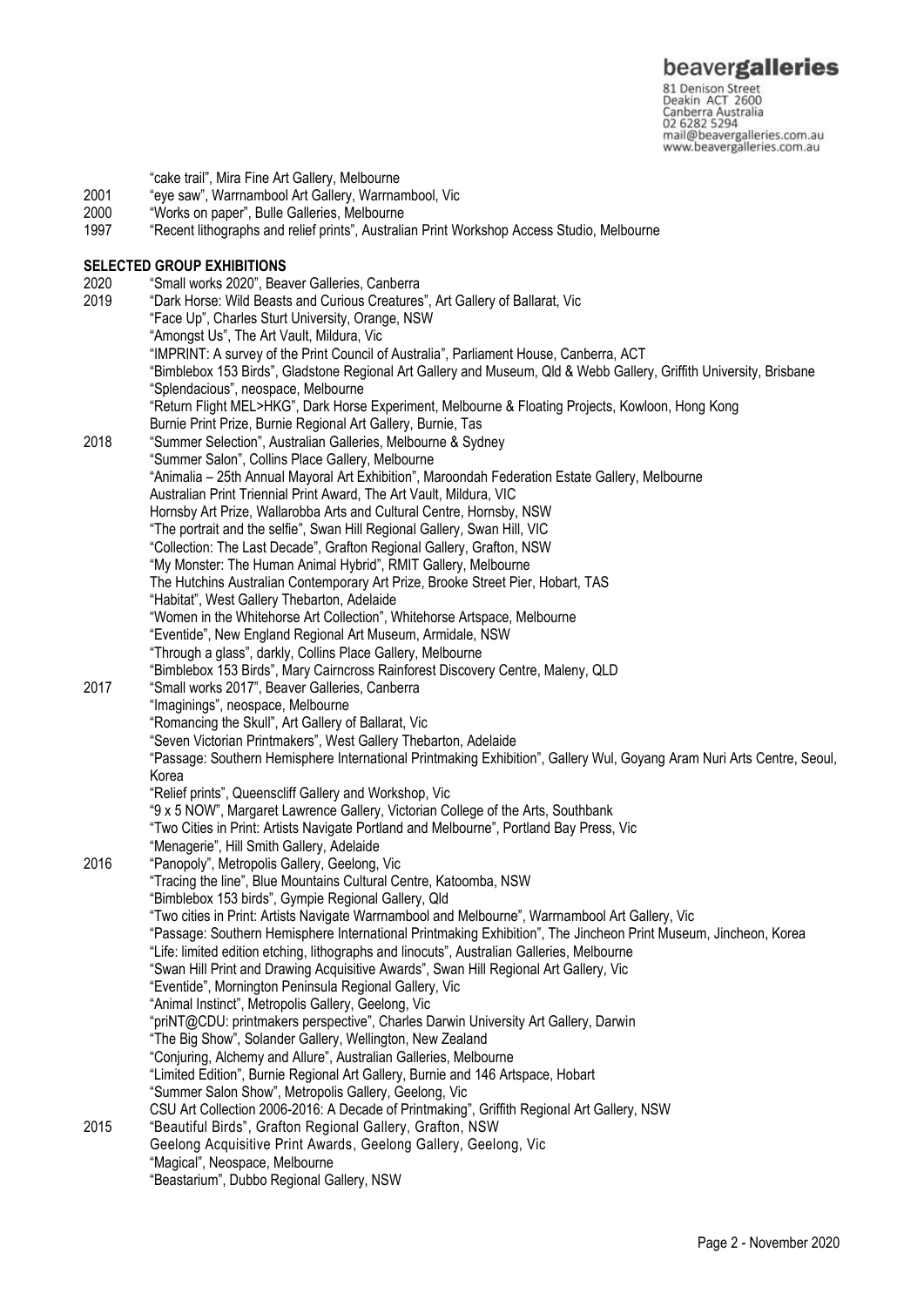**beavergalleries**<br> **81 Denison Street**<br>
Deakin ACT 2600<br>
Canberra Australia<br>
02 6282 5294<br>
mail@beavergalleries.com.au<br>
www.beavergalleries.com.au

|      | "Auditory Visions", Lismore Regional Gallery, NSW<br>"Inking Up", Castlemaine Art Gallery, Vic                                                                                                                   |
|------|------------------------------------------------------------------------------------------------------------------------------------------------------------------------------------------------------------------|
|      | "Near Neighbours", Aratoi - Wairarapa Museum of Art and History, Masterton, New Zealand<br>"40* 42' N / 37°48' S", Sofi's Lounge, Sofitel on Collins, Melbourne, and GaleriaGravuraBrasileira, São Paulo, Brazil |
| 2014 | "Small works", Beaver Galleries, Canberra                                                                                                                                                                        |
|      | "40* 42' N / 37°48' S", The National Arts Club, New York, USA<br>"The Bloke Show", Project Space/Spare Room, RMIT University, Melbourne, Vic                                                                     |
|      | "Near Neighbours", St Heliers Street Gallery, Melbourne, Vic                                                                                                                                                     |
|      | "Near Neighbours", Solander Works on Paper Gallery, Wellington, New Zealand                                                                                                                                      |
|      | "Seventh Skin", Hatch Contemporary Arts Space, Melbourne, Vic                                                                                                                                                    |
|      | "Beastly", Geelong Gallery, Geelong, Vic                                                                                                                                                                         |
|      | "Corporeal", Switchback Gallery, Federation University, Gippsland, Vic                                                                                                                                           |
|      | National Works On Paper, Mornington Peninsula Regional Gallery, Mornington, Vic                                                                                                                                  |
| 2013 | "Beautiful Vermin", Central Gallery, Central Institute of Technology, Perth<br>Wellspring", St Heliers Street Gallery, Melbourne                                                                                 |
|      | "Wonder Room, Maroondah Art Gallery, Melbourne                                                                                                                                                                   |
|      | "Monstrous", Neospace, Melbourne                                                                                                                                                                                 |
|      | "Silk cut Award for Linocut Prints, Glen Eira City Council Gallery, Melbourne                                                                                                                                    |
|      | "Geelong Acquisitive Print Awards", Geelong Gallery, Vic                                                                                                                                                         |
|      | "Silk Cut Award for Linocut Prints Founders Collection", Walker Street Gallery and Arts Centre, Melbourne                                                                                                        |
|      | "A Collective Vision: Prints from the Castlemaine Art Gallery Collection 1970 - 2013", Castlemaine Art Gallery, Vic                                                                                              |
|      | "Corporeal", Geelong Gallery, Vic<br>"The Art of Sound", Grafton Regional Gallery, NSW                                                                                                                           |
|      | "Personal Space: Contemporary Chinese and Australian Prints, Guanlan Original Print Base, East Gallery, Shenzhen,                                                                                                |
|      | China                                                                                                                                                                                                            |
| 2012 | "Small works", Beaver Galleries, Canberra                                                                                                                                                                        |
|      | "Beautiful Soup", St Heliers Street Gallery, Melbourne                                                                                                                                                           |
|      | "Silk Cut Award for Linocut Prints", Glen Eira City Council Gallery, Melbourne                                                                                                                                   |
|      | "Industrious", Industrial School, Abbotsford Convent, Melbourne<br>"Mono Uno: Monotype mark making within the CSU Art Collection", Albury Art Gallery, NSW                                                       |
|      | "No. 1: The Banyule Contemporary Art Fair", Banyule Art Space. Melbourne                                                                                                                                         |
|      | "Personal Space: Contemporary Chinese and Australian Prints", Tweed River Art Gallery, Murwillumbah, NSW                                                                                                         |
|      | "Freak of Nature", King Family Exhibition Space, University of Colorado, Boulder, USA                                                                                                                            |
| 2011 | "Large exhibition of Small Works", Australian Galleries, Melbourne and Sydney                                                                                                                                    |
|      | "Banyule Award for Works on Paper", Banyule Art Space, Melbourne                                                                                                                                                 |
|      | "The Delicate Art of Woodblock and Linocut Printing", Port Jackson Press Australia, Melbourne<br>"Geelong Acquisitive Print Awards", Geelong Art Gallery, Geelong, Vic                                           |
|      | "Voiceover", Lake Macquarie City Art Gallery, Booragul, NSW                                                                                                                                                      |
|      | "Freak of Nature", Switchback Gallery, Monash University, Gippsland Campus, Churchill                                                                                                                            |
|      | "Nether Regions", St Heliers Street Gallery, Melbourne                                                                                                                                                           |
|      | "Silk Cut Award for Linocut Prints", Glen Eira City Council Gallery, Melbourne                                                                                                                                   |
|      | "Nature of the Mark", Australian Galleries, Melbourne                                                                                                                                                            |
|      | "Australian Tapestry Workshop", Heiser Gallery, Brisbane<br>"Alone off the Press", The Left Hand, Braidwood, NSW                                                                                                 |
|      | "Personal Space: Contemporary Chinese and Australian Prints", Manly Art Gallery and Museum, Sydney                                                                                                               |
|      | "Fair & Square", Joyes Hall, Charles Sturt University, Wagga Wagga, NSW                                                                                                                                          |
|      | "Burnie Print Prize", Burnie Regional Art Gallery, Burnie, Tas                                                                                                                                                   |
|      | "Artists Ink: printmaking from the Warnambool Art Gallery collection 1970 - 2001", Bundoora Homestead Art Centre,                                                                                                |
|      | Melbourne                                                                                                                                                                                                        |
|      | "Tasmanians 1:100,000 Mapping the Island", Burnie Regional Art Gallery, Tas<br>"Silent Feathers", Maroondah Art Gallery, Melbourne                                                                               |
| 2010 | "Summer Stock Show", Australian Galleries, Melbourne                                                                                                                                                             |
|      | "Silk Cut Award for Linocut Prints", Glen Eira City Council Gallery, Melbourne                                                                                                                                   |
|      | "Paul Guest Prize 2010", Bendigo Art Gallery, Bendigo, NSW                                                                                                                                                       |
|      | "Artists' Prints Made with Integrity, Australian Galleries, Melbourne                                                                                                                                            |
|      | "Kids' Picks", KidSpace, Albury Art Gallery, Albury, NSW                                                                                                                                                         |
|      | "Artists Ink: printmaking from the Warnambool Art Gallery collection 1970 - 2001", Bundoora Homestead Art Centre,<br>Melbourne                                                                                   |
|      |                                                                                                                                                                                                                  |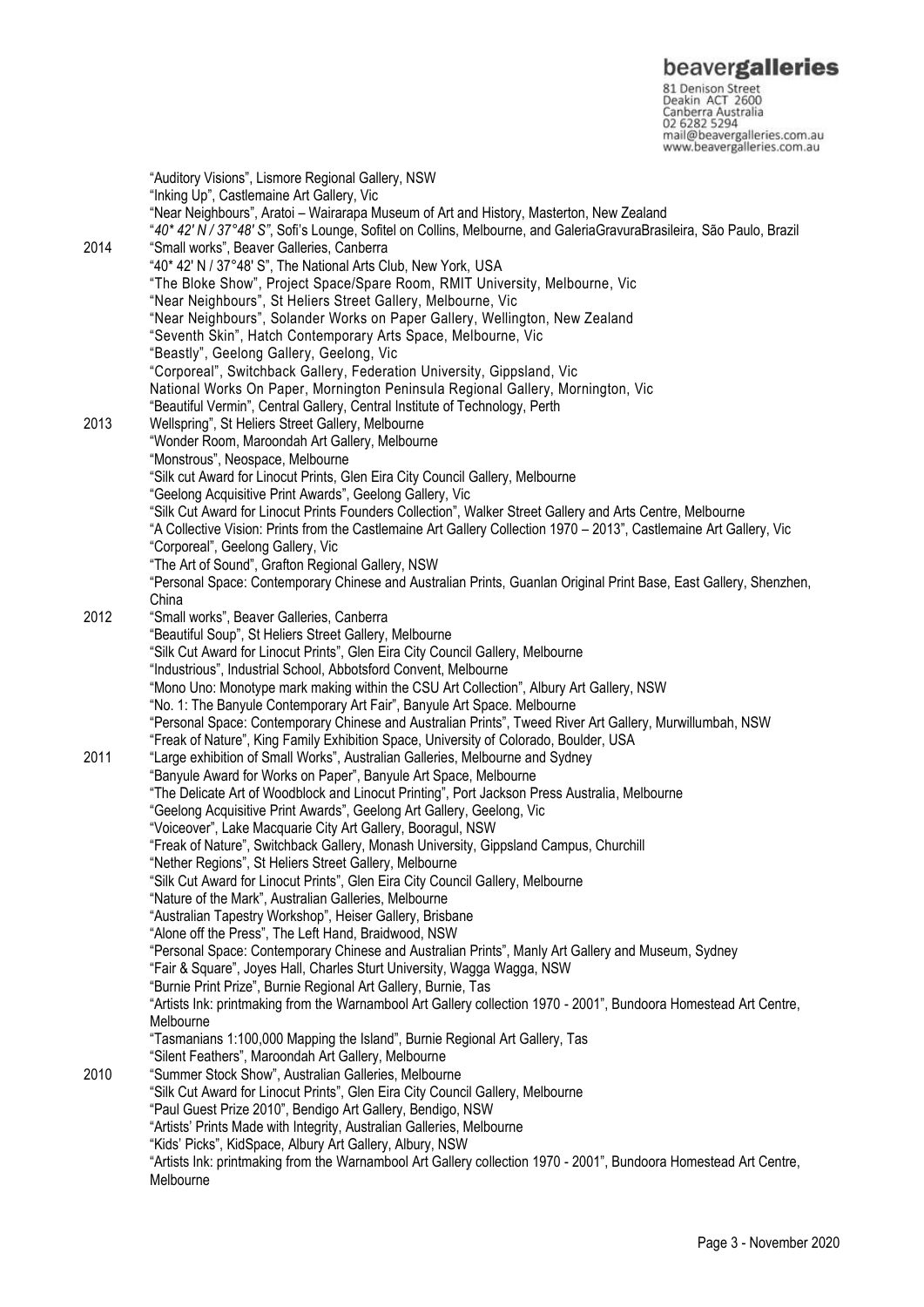**beavergalleries**<br> **81 Denison Street**<br>
Deakin ACT 2600<br>
Canberra Australia<br>
02 6282 5294<br>
mail@beavergalleries.com.au<br>
www.beavergalleries.com.au

|      | "two by six", c3 contemporary art space, Melbourne                                                                 |
|------|--------------------------------------------------------------------------------------------------------------------|
|      | "copy Jam!, Art in the Age of Mechanical Reproduction", Philadelphia, USA                                          |
|      | "52", Geelong Gallery, Geelong, Vic                                                                                |
| 2009 | "The Anatomy of A Group of International Printmakers", Pao Hall, Purdue University, Indiana, USA                   |
|      | "Geelong Acquisitive Print Awards", Geelong Gallery, Geelong, Vic                                                  |
|      | "Silk Cut Award for Linocut Prints", Glen Eira City Council Gallery, Melbourne                                     |
|      | "I saw and heard of none like me", c3 contemporary art space, Melbourne                                            |
|      | "The Body", Switchback Gallery, Monash University, Gippsland, Vic                                                  |
|      | "Artists Ink: printmaking from the Warrnambool Art Gallery collection 1970–2001", Ararat Regional Art Gallery, Vic |
|      | "First Cut - Linocuts from the Collection", Warrnambool Art Gallery, Warrnambool                                   |
|      | "a thousand words", Tweed River Art Gallery, Murwillumbah, NSW                                                     |
|      | "Mono Uno: Monotype mark making within the CSU Art Collection", Wagga Wagga Art Gallery, NSW                       |
|      |                                                                                                                    |
|      | "Burnie Print Prize", Burnie Regional Art Gallery, Burnie, Tas                                                     |
|      | "Tasmania 1:100,000 Mapping the Island", The IXL Atrium, Hobart                                                    |
|      | "More Beasties", Joyes Hall, Charles Sturt University, Wagga Wagga, NSW                                            |
|      | "Women, Art and Politics", Swan Hill Regional Gallery, Swan Hill, Vic                                              |
|      | "New Prints from the Collection", Grafton Regional Gallery, Grafton, NSW                                           |
|      | "Christmas Collection", Beaver Galleries, Canberra                                                                 |
| 2008 | "Make Believe", c3 contemporary art space, Melbourne                                                               |
|      | "Wish You Were Here", Tweed River Art Gallery, Murwillumbah, NSW                                                   |
|      | "Young Collector's Choice", GoodmorningShinhan Securities Headquarters Lobby, Seoul, Korea                         |
|      | "Silk Cut Award for Linocut Prints", Glen Eira City Council Gallery, Melbourne                                     |
|      | "Fremantle Print Award", Fremantle Arts Centre, Fremantle, WA                                                      |
|      | "double", Wagga Wagga Art Gallery, NSW                                                                             |
|      | "Bias Bound", Victorian Tapestry Workshop, Self Preservation and Stephen McLaughlan Gallery, Melbourne             |
| 2007 | "50", Geelong Gallery, Geelong, Vic                                                                                |
|      | "Gifted", The Gallery, Charles Darwin University, Darwin                                                           |
|      | "SIPA", Hangaram Art Gallery, Seoul Arts Centre, Seoul, Korea                                                      |
|      | "Contrasts within the Charles Sturt University Art Collection", Latrobe Regional Gallery, Morwell, Vic             |
|      | "Geelong Acquisitive Print Awards", Geelong Gallery, Geelong, Vic                                                  |
|      | "Altered States", Wagga Wagga Art Gallery, NSW                                                                     |
|      | "Antipodean Bestiary", Project Space/Spare Room, RMIT University, Melbourne                                        |
|      | "By the light of the moon", Impressions on Paper Gallery, Canberra                                                 |
|      | "Burnie Print Prize", Burnie Regional Art Gallery, Burnie, Tas                                                     |
|      | "Rona Green, Rebecca Mayo, Scott Taylor", Adele Boag Gallery, Adelaide                                             |
|      | "Sci-Fi", Stephen McLaughlan Gallery, Melbourne                                                                    |
|      | "Artists Ink: printmaking from the Warrnambool Art Gallery collection 1970-2001", Warrnambool Art Gallery, Vic     |
| 2006 | "Multiplicity", Victorian Tapestry Workshop, Melbourne                                                             |
|      | "Impressions 2006", Australian Print Workshop, Melbourne                                                           |
|      | "Our Home: Charles Darwin University Art Collection recent acquisitions", Charles Darwin University, Darwin        |
|      | "21 <sup>st</sup> Century prints from the Wagga Wagga Art Gallery Collection", Wagga Wagga Art Gallery, NSW        |
|      | "Deceivers of the Pack", Port Jackson Press Australia, Melbourne                                                   |
|      | "beasties", Port Jackson Press Australia, Melbourne                                                                |
|      | "Silk Cut Award for Linocut Prints", Glen Eira City Council Gallery, Melbourne                                     |
|      | "Cutting Re-marks", La Trobe University Visual Arts Centre Gallery, Bendigo, Vic                                   |
|      | "The Artist / The Printmaker", Australian Art Resources, Melbourne                                                 |
|      | "Can you see what I see?", Warrnambool Art Gallery, Warrnambool, Vic                                               |
| 2005 | "We Are All Animals", La Trobe University Visual Arts Centre Gallery, Bendigo, Vic                                 |
|      | "33", Port Jackson Press Australia, Melbourne                                                                      |
|      | "Wayward Creatures", Impressions On Paper Gallery, Canberra                                                        |
|      |                                                                                                                    |
|      | "Geelong Acquisitive Print Awards", Geelong Gallery, Geelong, Vic                                                  |
|      | "Simon Cooper, Rona Green, Rebecca Mayo", Adele Boag Gallery, Adelaide                                             |
|      | "Bestiary", Stephen McLaughlan Gallery, Melbourne                                                                  |
|      | "New Releases by Belinda Fox, Rona Green, Susan Pickering", Port Jackson Press Australia, Melbourne                |
|      | "Contrasts within the Charles Sturt University Art Collection", Wagga Wagga Art Gallery, NSW                       |
| 2004 | "Impressions 2004", Australian Print Workshop, Melbourne                                                           |
|      | "new wave", Port Jackson Press Australia, Melbourne                                                                |
|      | "Pelt", Project Space/Spare Room, RMIT University, Melbourne                                                       |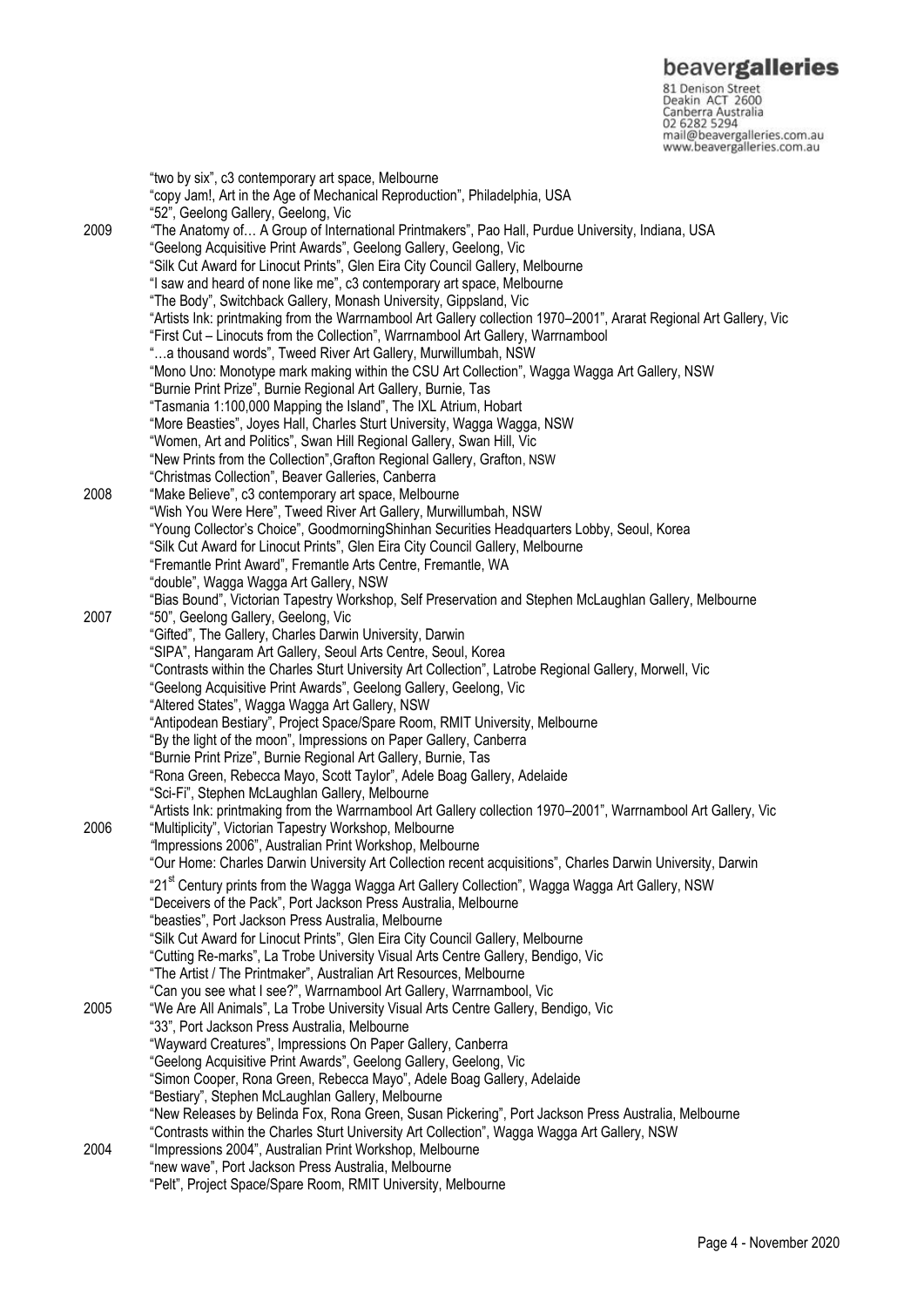**beavergalleries**<br> **81 Denison Street**<br>
Deakin ACT 2600<br>
Canberra Australia<br>
02 6282 5294<br>
mail@beavergalleries.com.au<br>
www.beavergalleries.com.au

|      | "National Works On Paper", Mornington Peninsula Regional Gallery, Mornington, Vic                                              |
|------|--------------------------------------------------------------------------------------------------------------------------------|
|      | "Fleming Muntz Albury Art Prize", Albury Regional Gallery, NSW                                                                 |
|      | "Swan Hill Print and Drawing Acquisitive Awards", Swan Hill Regional Art Gallery, Swan Hill, Vic                               |
|      | "23", Port Jackson Press Australia, Melbourne and Phyllis Palmer Gallery, La Trobe University, Bendigo, Vic                    |
|      | "A Humble Gesture", Stephen McLaughlan Gallery, Melbourne                                                                      |
| 2003 | "Accessible", Australian Print Workshop, Melbourne                                                                             |
|      | "The Hutchins Art Prize", The Long Gallery, Hobart                                                                             |
|      | "Strange Space", Phyllis Palmer Gallery, La Trobe University, Bendigo, Vic                                                     |
|      | "National Works On Paper", Mornington Peninsula Regional Gallery, Vic                                                          |
|      | "Banyule City Council Works on Paper Art Award", Ivanhoe Receptions, Melbourne                                                 |
|      | "The Robert Jacks Drawing Prize", Bendigo Art Gallery, Bendigo, Vic                                                            |
| 2002 | "Geelong Print Prize", Geelong Gallery, Vic                                                                                    |
|      | "Salon 2003: Sleeps With Angels / Sex And Death", Stephen McLaughlan Gallery, Melbourne                                        |
|      | "APW Celebrating 21 Years of Printmaking", Australian Print Workshop, Melbourne                                                |
|      | "Silk Cut Award for Linocut Prints", Glen Eira City Council Gallery, Melbourne                                                 |
|      | "Fleming Muntz Albury Art Prize", Albury Regional Gallery, NSW                                                                 |
|      | "EPPM Exhibition", Chiang Mai Contemporary Art Museum and Chiang Mai University, Thailand                                      |
| 2001 | Port Jackson Press Australia, Melbourne Mira Fine Art Gallery, Melbourne                                                       |
|      | "Geelong Print Prize", Geelong Gallery, Vic                                                                                    |
|      | "minutia", Australian Print Workshop, Melbourne                                                                                |
| 2000 | "Silk Cut Award for Linocut Prints", Glen Eira City Council Gallery, Melbourne                                                 |
|      | "Proof Positive", Gold Treasury Museum, Melbourne                                                                              |
|      | "The Hutchins Art Prize", The Long Gallery, Hobart                                                                             |
|      |                                                                                                                                |
|      | "Swan Hill Print and Drawing Acquisitive Awards", Swan Hill Regional Art Gallery, Swan Hill, Vic                               |
|      | "Print Council of Australia Commissioned Prints 2000", The Tin Sheds Gallery, Sydney, Helen Maxwell Gallery, Canberra,         |
|      | Port Jackson Press, Melbourne, Grahame Galleries + Editions, Brisbane and Bett Gallery, Hobart                                 |
| 1999 | "Impressions" Australian Print Workshop, Melbourne                                                                             |
|      | "Rena Ellen Jones Memorial Print Award", Warrnambool Art Gallery, Vic                                                          |
|      | "24th Annual Shell Fremantle Print Award", Fremantle Arts Centre, WA                                                           |
|      | "Geelong Print Prize", Geelong Gallery, Vic                                                                                    |
|      | "Swap", Australian Print Workshop, Melbourne                                                                                   |
| 1998 | "Observations", Australian Print Workshop, Melbourne                                                                           |
|      | "Silk Cut Award for Linocut Prints", Glen Eira City Council Gallery, Melbourne                                                 |
|      | "Inkpots to Internet - Nucleus to Diversity", Phyllis Palmer Gallery, La Trobe University, Bendigo, Vic                        |
| 1997 | "Animal", Australian Print Workshop, Melbourne                                                                                 |
|      | City of Hobart Art Prize, Carnegie Gallery, Hobart                                                                             |
| 1995 | "Transfer", Australian Print Workshop, Melbourne 50 <sup>th</sup> Anniversary Exhibition, Australian National Maritime Museum, |
|      | Sydney & National Australia Bank, Melbourne                                                                                    |
|      | "Works on paper", The Women's Gallery, Melbourne                                                                               |
| 1994 | "Pee-Wee", Convent Gallery, Daylesford, Vic                                                                                    |
|      | "Hysteria", Department of Art & Design, La Trobe University, Bendigo, Vic                                                      |
|      |                                                                                                                                |
|      | <b>AWARDS / COMMISSIONS</b>                                                                                                    |
| 2019 | Finalist, Burnie Print Prize, Burnie Regional Art Gallery, Burnie, Tas                                                         |
| 2018 | Maroondah City Council San Carlos Art Box Project                                                                              |
|      | 25th Annual Mayoral Art Exhibition Acquisition Award                                                                           |
| 2016 | Finalist, Swan Hill Print & Drawing Acquisitive Award, Swan Hill Regional Art Gallery, Vic                                     |
|      | Print Council of Australia, Print Commission                                                                                   |
| 2014 | <b>RMIT Print Imaging Practice Residency</b>                                                                                   |
| 2011 | Geelong Acquisitive Print Awards - acquired                                                                                    |
|      | Monash University Research Publications Grant                                                                                  |
| 2010 | Monash University Research Publications Grant                                                                                  |
|      | Artist in Residence, The Art Vault, Mildura, NSW                                                                               |
| 2009 | Monash University Research Publications Grant                                                                                  |
|      | Wagga Wagga Art Gallery design commission                                                                                      |
|      | Geelong Acquisitive Print Awards - acquired                                                                                    |
| 2008 | Monash University Research Publications Grant                                                                                  |
|      | Fremantle Print Award - acquired                                                                                               |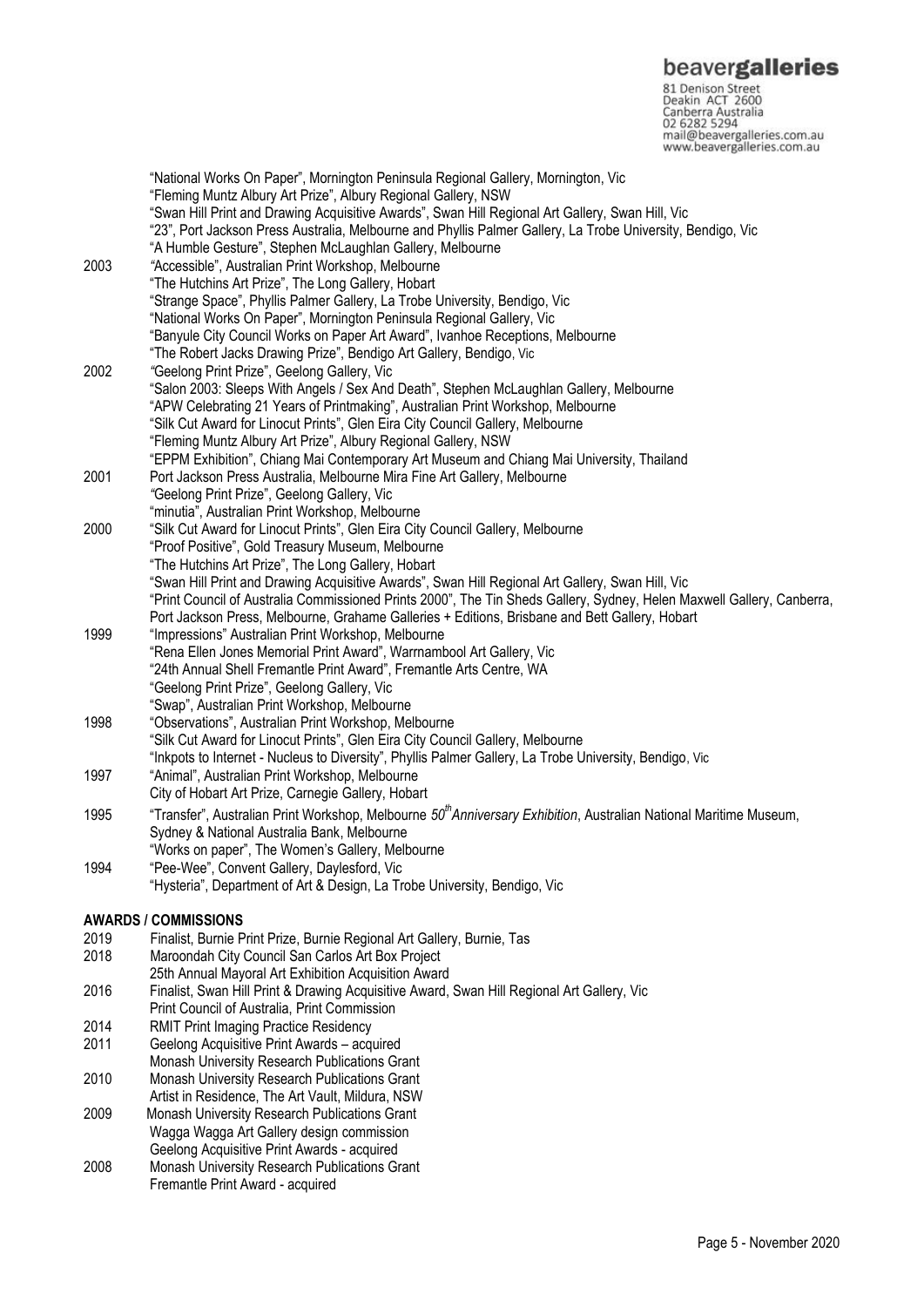81 Denison Street<br>Deakin ACT 2600 Canberra Australia mail@beavergalleries.com.au www.beavergalleries.com.au

- 2007 Janet Holmes à Court Artists Grant
- 2006 Victorian Tapestry Workshop small tapestries project
- Silk Cut Award Grand Prize
- 2005 Print Council of Australia Print Commission Box Hill Institute Teacher of the Year Award
- 
- 2004 Charles Sturt University Art Collection print commission Cambridge Clothing Company people label design commission National Works On Paper Award - acquired for the Mornington Peninsula Regional Gallery Collection Swan Hill Print Acquisitive Award
- 2003-04 RMIT Summer Studio Residency
- 2003 Geelong Print Prize<br>2002 Fleming Muntz Albu
- Fleming Muntz Albury Art Prize
- 2000 Print Council of Australia Print Commission<br>1999 Rena Ellen Jones Memorial Print Award
- 1999 Rena Ellen Jones Memorial Print Award<br>1992 Ilford Award
- **Ilford Award**

### **PUBLICATIONS**

- 2018 "My Monster: The Human-Animal Hybrid", Djoymi Baker, Artlink, 21 August
- 2017 "Green's menagerie comes home to roost", Jessica Bridgfoot, *Bendigo Advertiser*, Friday 23 June "'Rona Green: Bendigo Art Gallery", Andrew Stephens & Jessica Bridgfoot, *Imprint bl*o*g*, 23 June
- 2016 "Sasha Grishin's top five art exhibitions of 2016", Sasha Grishin, *The Canberra Times*, 22 December
- "Hybrids carry imprint of popular culture", Sasha Grishin, *The Canberra Times*, 12 March
- 2015 "A Hybrid Practice: Rona Green's Ventures in Printmaking", Marguerite Brown, *Imprint*, volume 50 number 2 winter "The Bloke Show", JazminaCininas, *Imprint*, volume 50 number 1 autumn
- "Auditory Visions", Sharne Wolff, *Imprint*, volume 50 number 4 summer
- 2014 "Beautiful Vermin", Perdita Phillips, *Artlink*, volume 34 number 2
- 2013 "Printmakers putting bodies on the line", Penny Webb*, The Age*, Friday 8 March
- "Strokin'", Aaron McLoughlin, Australian Galleries, Sydney "Hold Fast", Deborah Williams, The Art Vault, Mildura
- "Profiles in Print: Rona Green", Sasha Grishin, *Craft Arts International*, Issue 84
- 2011 "Fink yer'ard", Glenn Barkley, Australian Galleries, Melbourne "Losers and Winners", Deborah Klein, Solander, New Zealand "Fair and Square", Thomas. A Middlemost, Charles Sturt University
- 2010 "Rona Green: Prints and Poppets 2000-2010", JazminaCininas, Deakin University Art Gallery "Flash as a rat with a gold tooth: Rona Green's strange familiars". Rodney Forbes, *Imprint*, volume 45 number 1 autumn "Weird and wonderful approach", Hannah Donnellan, *Whitehorse Leader*, Wednesday 19 May
- 2009 "Mono type of exhibition", Wayne Doubleday and Thomas A. Middlemost, *Riverina Weekender*, Saturday 21 and Sunday 22 March
	- "Loner Rona", *Capital Times*, Wellington, New Zealand, 20 26 May
	- "In praise of all things strange and unusual", *artnews New Zealand*, winter
- 2008 "My Mother Taught Me To Steal In The Industrial Zones", Thomas A. Middlemost, *Imprint*, volume 43 number 2 winter "I love fish and chips", Thomas A. Middlemost, *Printmaking Today*, volume 17 number 3 autumn "Fremantle Print Award 2008", MariyonSlany, *Artlink*, volume 28 number 4 "Fremantle hails the new prints of pop", Ted Snell, *The Australian*, Thursday 28 August "Winning work value ads", Ric Spencer, *The West Australian*, Wednesday 3 September
- 2007 *Making space: artist-run initiatives in Victoria*, Heagney, Din, ed., VIA-N the Victorian Initiatives of Artists Network, Australia
	- "Rona Green & Rebecca Mayo", David Nolan, *Imprint*, volume 42 number 1 autumn
		- "Grimm & grimmer", John Bailey, *The Age*, Sunday 1 July
		- "A new take on tatts", Mary-Jane Daffy, *Melbourne Weekly*, 12 18 June
		- "Eclectic mix of prints", Sasha Grishin, *The Canberra Times*, Wednesday 2 May
	- "Out there, man", David Hansen, *The Age*, Friday 9 March
		- "Multiplicity Collecting Australian Prints", Sasha Grishin, *Australian Art Review*, Issue 13, March June
	- "Collisions", David Nolan, *blaze*, Issue 155, 16 February
	- "Animal magnetism", Penny Webb, *The Age*, Friday 18 May
- 2006 *The New McCulloch's Encyclopaedia of Australian Art*, McCulloch, Allan; McCulloch, Susan; McCulloch, Emily, Aus Art Editions, Melbourne
	- "Tall tales and antipodean adventures: narratives in contemporary Australian printmaking", JazminaCininas, *Imprint*,